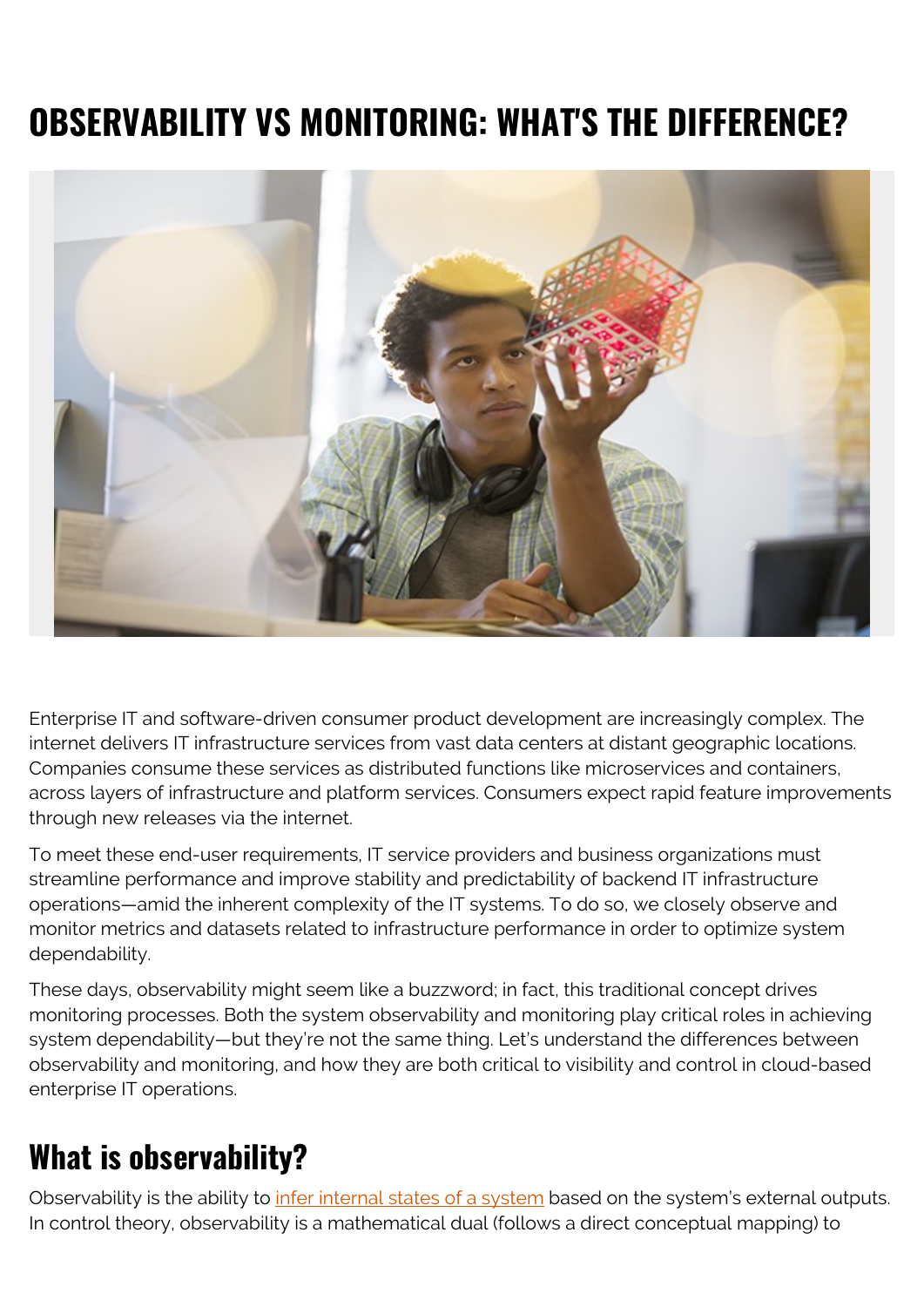controllability, which is the ability to control internal states of a system by manipulating external inputs. In practice, however, controllability is difficult to evaluate mathematically; therefore, system observability is the method for evaluating outputs to reach meaningful conclusions about internal states of the system.

In enterprise IT, distributed infrastructure components operate through multiple abstraction layers of software and virtualization. This environment makes it impractical and challenging to analyze and compute system controllability.

Instead, common practice is to observe and monitor infrastructure performance logs and metrics to understand the performance of individual hardware components and systems. Advanced log analytics and AI [\(AIOps\)](https://blogs.bmc.com/learn/what-is-aiops.html) evaluate incidents and events related to hardware performance in order to predict potential impact on system dependability. Then, your IT team can [proactively adopt](https://blogs.bmc.com/blogs/reactive-vs-proactive-problem-management/) [corrective measures](https://blogs.bmc.com/blogs/reactive-vs-proactive-problem-management/) to reduce the impact on end-users.

#### **What is monitoring?**

Observability is the ability to infer a system's internal states. [Monitoring,](https://blogs.bmc.com/blogs/monitoring-logging-tracing/) then, is defined as the actions involved in observability: observing the quality of system performance over a time duration. The monitoring action, which tools and processes support, can describe the performance, health, and relevant characteristics of a system's internal states. In enterprise IT, monitoring refers specifically to the process of translating infrastructure log metrics data into meaningful and actionable insights.

A system's observability property includes how well the infrastructure log metrics can infer the performance characteristics associated with infernal components. Monitoring tools analyze the infrastructure log metrics to deliver actions and insights.

### **Comparing observability and monitoring**

Let's use an example of a large, complex data center's infrastructure system that's monitored using log analysis and monitoring and ITSM tools. Analyzing too many data points continuously will generate volumes of unnecessary alerts, data, and false flags. The infrastructure may present low observability characteristics, unless the correct metrics are evaluated and the unnecessary noise is carefully filtered using AI-based infrastructure monitoring solutions.

On the other hand, a single server machine can be easily monitored using metrics and parameters such as hardware energy consumption, temperature, data transfer rates, and processing speed. These parameters are highly correlated with the health of internal system components. Therefore, the system has demonstrated high observability. Using basic monitoring tools, such as energy and temperature measurement instruments, or software-based monitoring tools, the performance, life expectancy, and risk of potential performance incidents can be evaluated proactively.

The observability of a system depends on the system's simplicity, the insightful representation of the performance metrics, and the capability of the monitoring tools to identify the correct metrics. This combination yields the necessary insights to illustrate an accurate representation of the internal states, despite a system's inherent complexity.